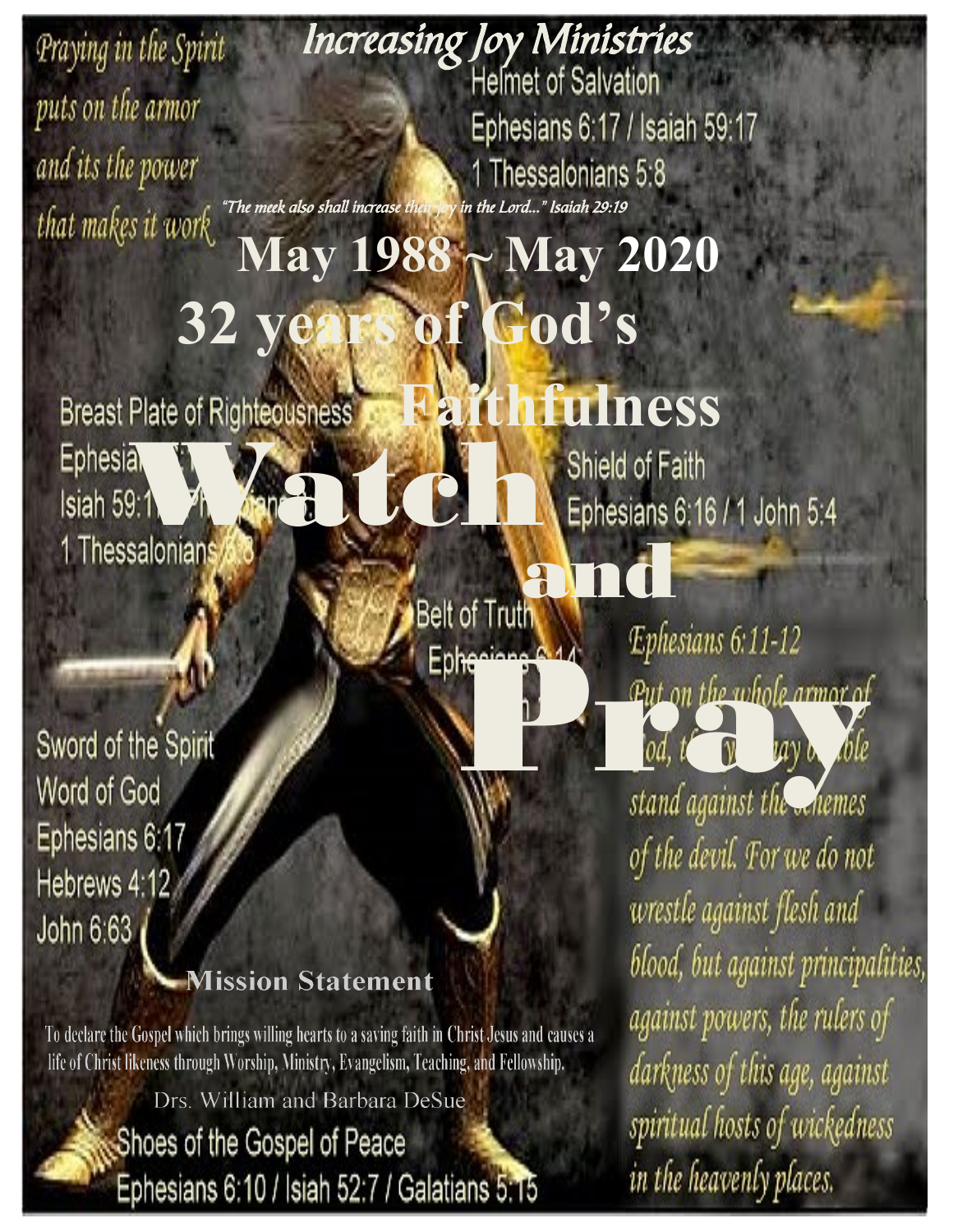#### **"All power is given unto Me in heaven and in earth!" Jesus (Matthew 28:18)**

Prayers of Activation for Spiritual Warfare (Praying for yourself, family, friends, neighbors, pastors, church leadership and membership, those in authority)

As God's official legislator, ambassador and law-enforcement agent:

**I come** in the name of the resurrected Jesus, whose I am and whom I serve, "that at the name of Jesus every knee should bow, of things in heaven, and things in earth, and things under the earth; and the every tongue should confess that Jesus Christ is Lord" (Philippians 2:10-11; see also Psalms 82).

**I affect** and enforce God's original plans and purposes over and against the plans and purposes of Satan (Daniel 6).

**I decree** and declare that in this battle no intrinsic (internal) or extrinsic (external) weapon, be it emotional, financial, social, physical, psychological, interpersonal, spiritual, or organizational, formed against me shall prosper (1 Samuel 17:47; Isaiah 54:17; Jeremiah 51:20; John 14:30; 2 Corinthians 7:5; Ephesians 4:27).

**I place** upon myself the armor of light and of the Lord (Romans 13:12; Ephesians 6:13-17).

- Truth to cover my loins (Psalms 51:6)
- The breastplate of righteousness to cover my heart and chest cavity (Psalms) 5:12; 2 Corinthians 6:7)
- The gospel of peace to cover my feet (Isaiah 52:7)
- The shield of faith to defensively and offensively cover my body (Hebrews 10:38; 11:1, 6)
- The helmet of salvation to cover my head (Isaiah 59:17; 1 Thessalonians 5:8)
- The sword of the Spirit, which is the Word of God (Ephesians 6:17, Revelation 1:16)
- The Lord Jesus Christ (Romans 13:14)
- A robe of righteousness (Isaiah 61:10)
- The glory of God is my reward (Isaiah 58:8)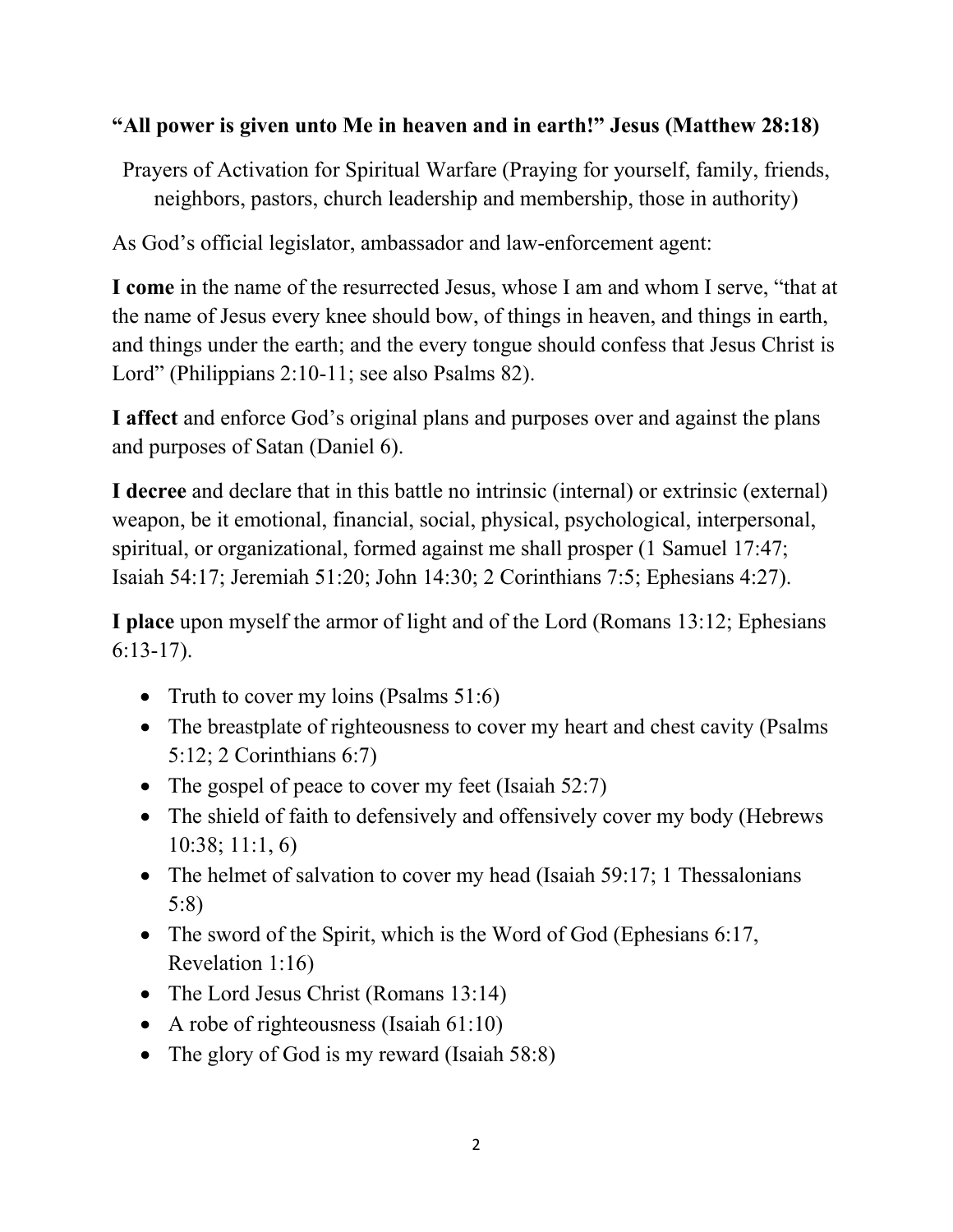**I decree** and declare that the weapons of my warfare are not carnal but mighty through God (1 Samuel 17:45; Roman 13:12; 2 Corinthians 10:3-6; Ephesians 6:13-18).

**I pull down** strongholds and cast down vain imaginations and every high thing that lifts itself against the knowledge of Jesus Christ. My thoughts are now subject to the lordship of Christ (Isaiah 14:13-14; Ezekiel 28:2; 2 Corinthians 10:5).

**I speak** that God's anointing destroys every yoke in my life and that my soul, spirit, and body now function in order according to divine systems of protocol (1 Corinthians 9:27; 14:40).

**I decree** and declare that I am healed and Spirit filled; sickness and disease are far from me and my family (Isaiah 53:5; Psalm 103:3; Exodus 15:26; 1 Peter 2:24).

**I establish** divine parameters, boundaries, and borders and legislate and establish the laws of the kingdom of heaven to govern all activities within (1 Chronicles 4:10; Psalms 147:14; Isaiah 60:18).

**I overrule** (disallow and veto) every diabolical sanction, subverting activity, injunction, directive, mandate, or order that opposes the will of the Lord concerning my life, ministry, and family (Matthew 18:18)

**I nullify** diabolical decisions and rulings concerning my ministry, my life and the lives of family members, friends, and associates (Isaiah 38:1-5; 39:6-8, Matthew 16:19)

**I take control** over the airways, galaxies, systems, spheres, stratospheres, hemispheres, realms, regions, and domains (Jeremiah 1:10; Matthew 16:19; 18:18; 1 Corinthians 6:2-3; Ephesians 2:6; Revelation 5;10; 11:12).

**I dispossess** master spirits and employ Michael, other archangels, and the angelic host to handle any satanic contentions disputes, strivings and resistance concerning this injunction (2 Kings 7:5-7; 2 Chronicles 32:21; Daniel 3:24-25; 6:22;10:13; Psalms 91:11;103:20; Hebrews 1:14).

**I declare** successful divine and angelic undertakings, undergirding, reinforcements, and assistance. According to Your Word in Psalm 103:20, angels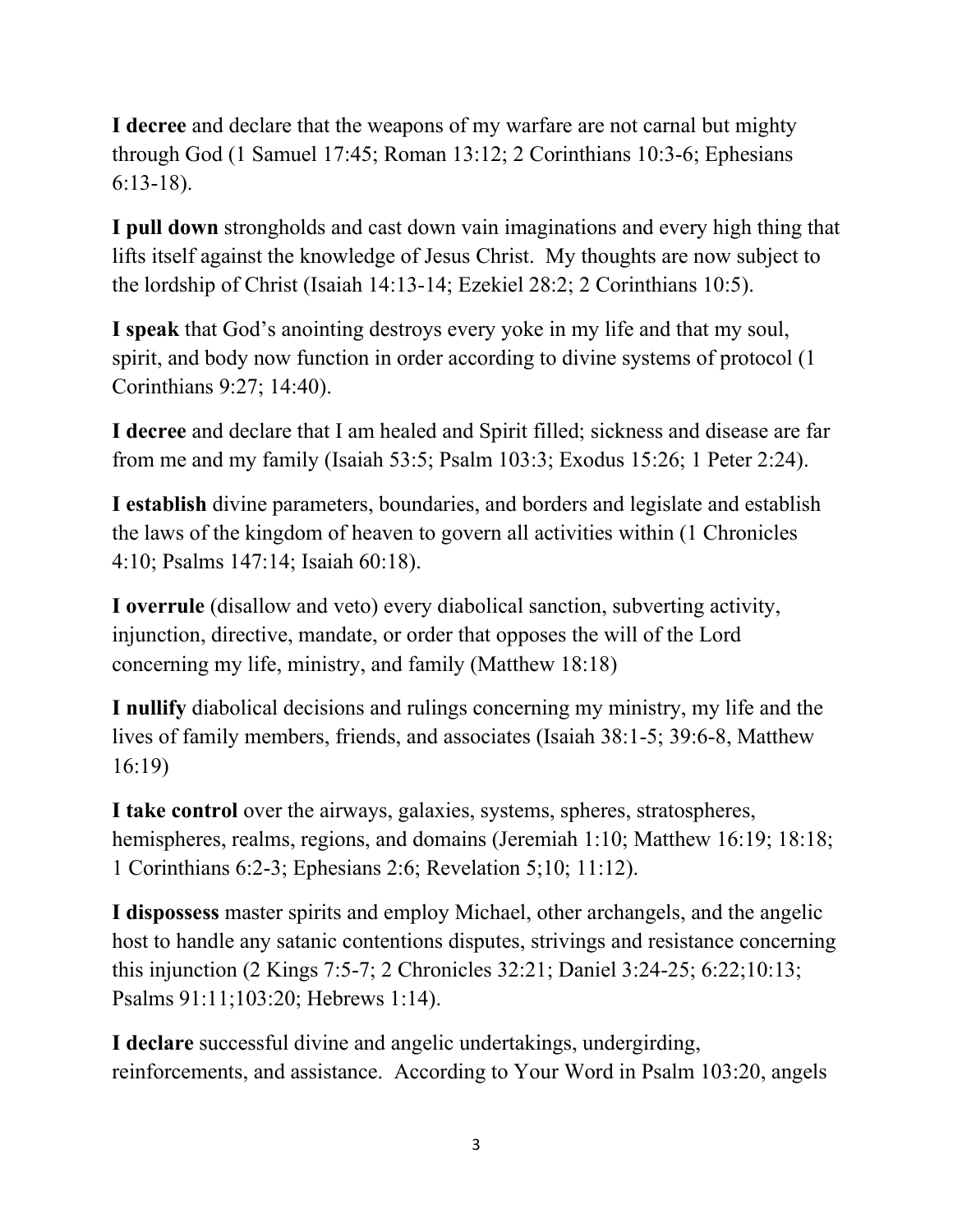who "excel in strength" to marshal and protect my personage, family, property, and possessions (2 Kings 6:17; Daniel 3:15-30; Acts 12: 1-10).

**Jehovah-Gibbor**, contend with those who contend with me; fight against those who fight against me. Take hold of shield and buckler, and stand up for my help! Draw out also the spear and javelin and close up the way of those who pursue and persecute me. Clothe Yourself in Your garments of war. Muster Your devices; gather Your weaponry and ammunition from Your divine arsenal. Make bright Your arrow, gather Your shields, and let vengeance be Your ultimate goal as You overthrow the chariots, horses, and riders. Let terror strike the hearts of my enemies and cause their hearts to fail.

**I decree** and declare that by You I run through troops and leap over walls. You are my God: the God who grids me with strength and makes my way perfect. It is You who makes my feet like hinds' feet, giving me stability so that I am able to stand firmly and progress on the dangerous heights of testing and trouble. You set me securely upon my high places. You teach my hands to war and my fingers to fight, granting me supernatural strength and abilities so that my arms break a bow of steel. You are my Rock, my Shield, and my Strong Tower. You have equipped me with the shield of Your salvation, and Your right hand establishes me as a victor in this battle. Beat down the enemy. Give me his neck. Cause me to pursue and overtake them until they are wounded and consumed, falling at my feet, never to rise again. Let them who hear of me submit and obey me.(Proverbs 18:10; Psalm 91; Psalm 18:29; Psalm 28:7; Psalm 59:11; I Samuel 30)

**I announce** that it is You who have blessed me. It is You who empowers me. It is not by my might nor by my power, but by the Spirit of the Lord. For when the enemy shall come in like a flood, Your Spirit lifts up a standard against him (Exodus 15:3; Deuteronomy 32:41-42; Psalm 7:13; 18:29-50; 35:1-8; 144:5-7; Isaiah 42:13-14; 59:16-19; Haggai 2:22).

**I forbid** and disallow further opposing activities of any satanic personalities with diabolical assignments concerning my life, ministry, and family, and I wage a war with them (Nehemiah 4:14; Deuteronomy 1:21; Deuteronomy 20:4; Joshua 1:9; Pslam 46:11; Isaiah 41:10; Hebrews 13:6)).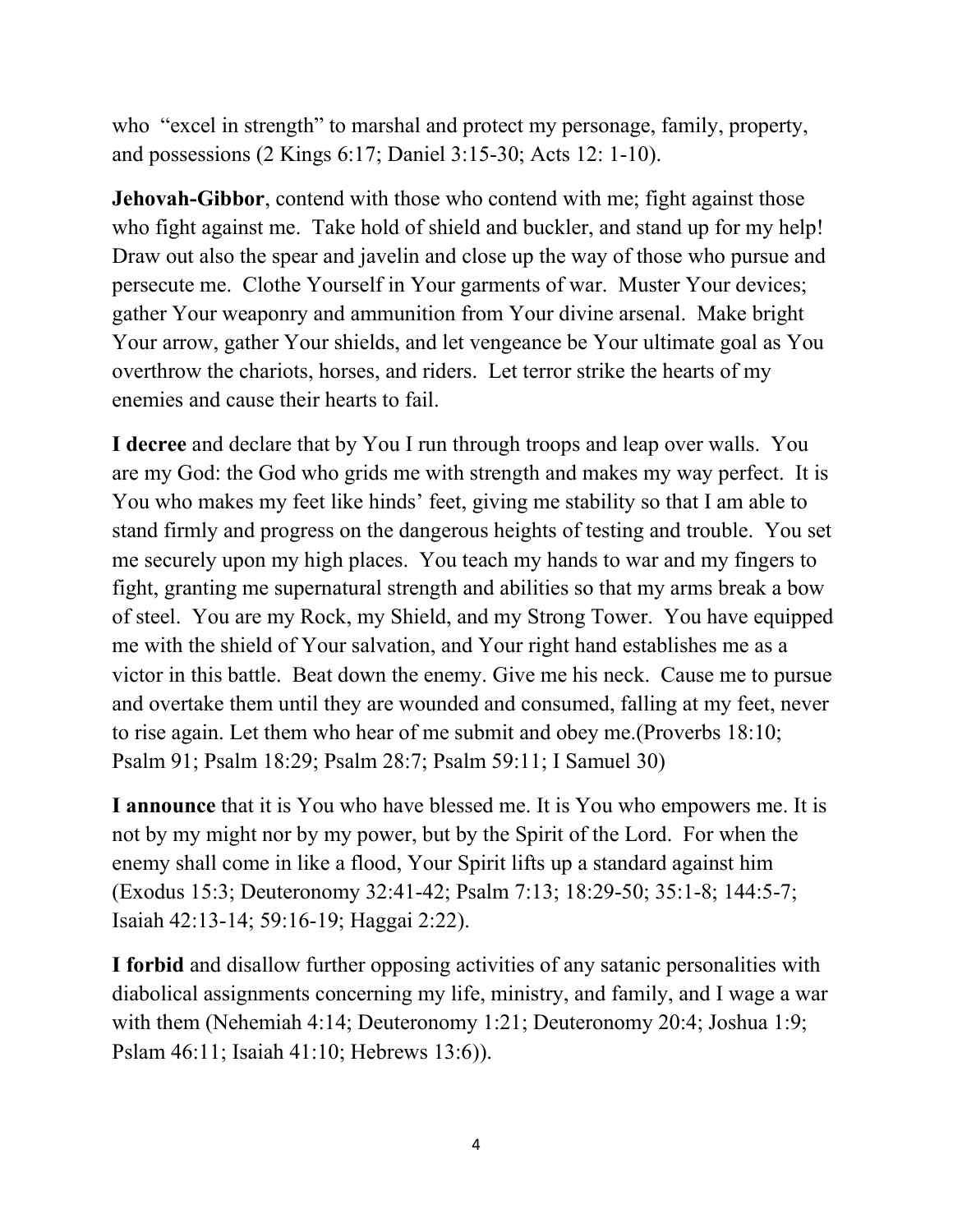**I disapprove** and prohibit any demonic interception and interference or resistance (Daniel 10:1-13).

**I resist** satanic contentions, intentions, provocations, and negotiations concerning my life and my soul, and superimpose prophetic purpose and divine destiny over and against all activities and opposing forces that are contrary to the will of God in Christ Jesus concerning my life ( 1 Samuel 1:1-8; 1 Kings 22:1-23; 1 Chronicles 21:1-2; Job 1:7-12; 3:25; Jude 9).

**I bind** satanic harassment and rebuke concentrations (2 Samuel 11:1-2). I bring to a halt and prohibit all satanic surveillance (1 Samuel 18; Matthew 26:4; Mark 11:18; Luke 6:11; Acts 16:16-19).

**I lift** false burdens and remove feelings of heaviness, oppression, and depression. I cast them upon the Lord who sustains. I shall not be moved (Psalms 12:5; 54:2, 55:22; Isaiah 10:27; 61:3; Matthew 11:28-30; John 14:1).

**I decree** and declare that by the anointing all covenants contracts, chains, fetters, bondages, proclivities, and captivities that are contrary to, oppose, or hinder the fulfillment of God's original plan and purpose are broken. I am liberated from generational/satanic/demonic alliances, allegiances, soul ties, spirits of inheritance, and curses. I sever them by the sword of the Lord, the blood of Jesus, and the Spirit. I speak to my DNA and declare that I am free from any and all influences passed down from one generation to another-biologically, socially, emotionally, physiologically, psychologically, financially, spiritually, or by any other channel unknown to me but known to God. I resist every spirit that acts as a gatekeeper or a doorkeeper to my soul, and I renounce any further conscious or unconscious alliance, association, allegiance, or covenant. I open myself to divine deliverance by the Holy Spirit of the Living God. Father, have Your way now! Perfect those things concerning me (Deuteronomy 5:9; 7:8-9; Ecclesiastes 7:26; Isaiah 61:1; Acts 8:9-13; Galatians 5;1; 1 Thessalonians 5:23-24; 2 Timothy 2:25).

**I decree** and declare that a prayer shield, the anointing, fire walls, smoke screens, and a bloodline form hedges of protection around me and hide me from the scourge of the enemy, familiar spirits, and any and all demonic personalities, making it difficult, if not impossible, for them to effectively track or trace me in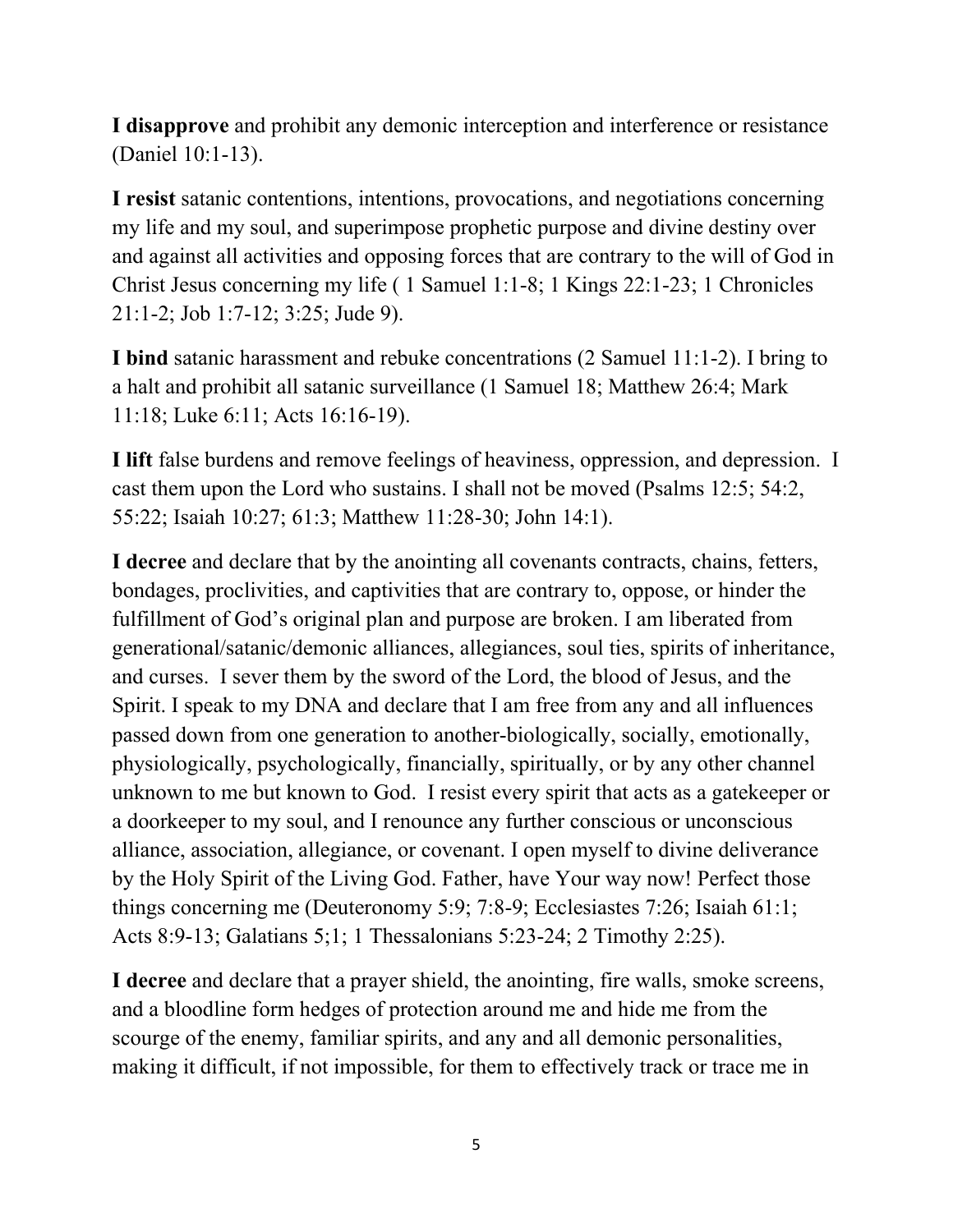the realm of the spirit. There shall be no perforations or penetrations to these hedges of protection (Exodus 12:13; Job 1:7-10; Psalms 91; Zechariah 2:5).

**I release** my name into the atmosphere and declare the prayer warriors, intercessors, and prophetic watchmen are picking me up in the realm of the spirit. I speak that they will not cease or come down from their watchtowers until their assignments have been completed. I decree and declare that they will conduct their intercessory assignments under the direction of the Holy Spirit and Jesus Christ, who is my Chief Intercessor and High Priest Jeremiah 27:18; Ezekiel 3:17; Luke 18:7; John 16:13; Roman 8:26-27, 34; Hebrew 7:24-26).

**I decree** and declare that the Spirit of the Lord is upon me-the spirit of wisdom, understanding, divine counsel, supernatural might, knowledge, and of the utmost fear of Jehovah. As I advance, I am divinely empowered and increase in skill and understanding (Isaiah 11:2-3; Ephesians 1:17-18; Colossians 1:9-11; 3:10).

**I obliterate** and annihilate satanic impressions, illusions, projections, perceptions, suggestions, suspicions, and deceptions set up as a decoy or an ambush to my soul and those assigned to pray with me, for me, on behalf of me, and those who work with me, are assigned to me, and interact with me daily (1 Kings 22:5-40; Acts 13:50; 2 Thessalonians 2).

**I forcefully resist** the wiles of the devil and prohibit the hijacking of divine thoughts, inspiration, revelation, insight, wisdom, knowledge, and understanding emanating from the throne room of my heavenly Father, especially those who initiate, stimulate, sustain, and reinforce my kingdom authority in the earth realm and in the heavenlies, and who facilitate God's redemptive purpose (Matthew 13:19; Ephesians 6:11, 2 Corinthians 10:5).

**I put a halt** to all distractive, disturbing, and destructive measures. For this reason was the Son of God made manifest, that He would destroy the works of the enemy (John 2:15-17; Acts 16:16-19; 1 John 3:8).

**I prevail** against satanic inhibitions, prohibitions, and all limitations. I decree and declare that all invisible and invincible walls are destroyed (Joshua 6:1; Colossians 1:16).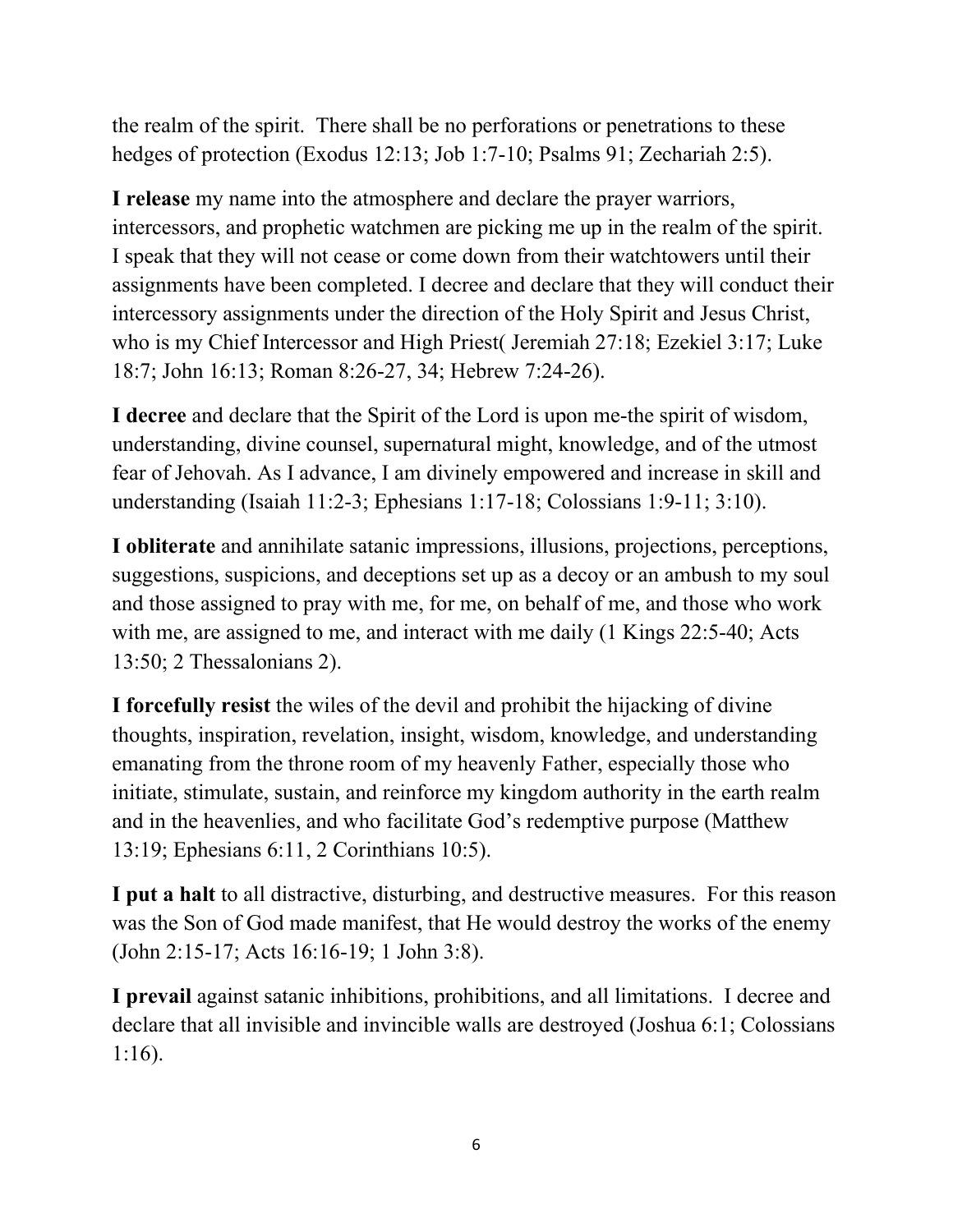**I execute** divine judgment against satanic/demonic activities, and I war in the spirit of Elijah and Jehu (1 Kings 18; 2 Kings 9:1-10:28).

**I disapprove** nullify, dismantle, cancel and forcefully oppose any satanic operations, maneuvers, manipulations, subversions, strategies, tactics, plots, plans, and ploys that are designed to hinder, prevent, frustrate, foil, deny, or delay God's original plans and purposes from their quick, swift, and speedy manifestation, particularly in their correct time and season (Daniel 7:25).

**I prohibit** the alteration and changing of any time or laws concerning my life and ministry or the life of my family. I move synchronized and syncopated to the choreographic, symphonic, or orchestrated movements of God (Genesis 1:1-5; Daniel 6:1-15; 7:15-27).

**I establish** that if laws, statutes, codifications, bills, charters, and constitutions are changed they are changed in my favor so that I may prosper in the place of my assignment and the land in the which I am domiciled (Daniel 6:25-28)

**I decree** and declare that my times and seasons are in the hands of the Lord and they shall not be altered or adjusted by anyone or anything. I function under the anointing of the sons of Issachar and God gives me the divine ability to accurately discern my times and seasons (1 Chronicles 12:32; Psalms 31:15; Ecclesiastes 3:1- 8; Daniel 2:21-22).

**I decree** and declare that the eyes of my spirit function with 20/20 vision for correct understanding and interpretation of divine movements. My ears are in tune with the correct frequency of the Spirit, and I have clear transmission (2 Kings) 6:17; Job 42:5;Psalms 119:18; Isaiah 29:18; Jeremiah 1:11-16; 2 Corinthians 4:4; 7:2; Ephesians 4:18; Revelations 4:1).

**I decree** that this day I operate according to God's divine timetable/calendar. I decree that God's agenda is my agenda. I am not my own; I have been bought with a price. I therefore submit myself to Him alone. I declare that, like Jesus, "I come in the volume of the book it is written of me" (Psalms 139:16; 1 Corinthians 7:23; James 4:7).

**Father, overthrow** the plans of troublemaker, scorners, scoffers, mockers, persecutors, and character assassins. Expose satanic representatives and grant unto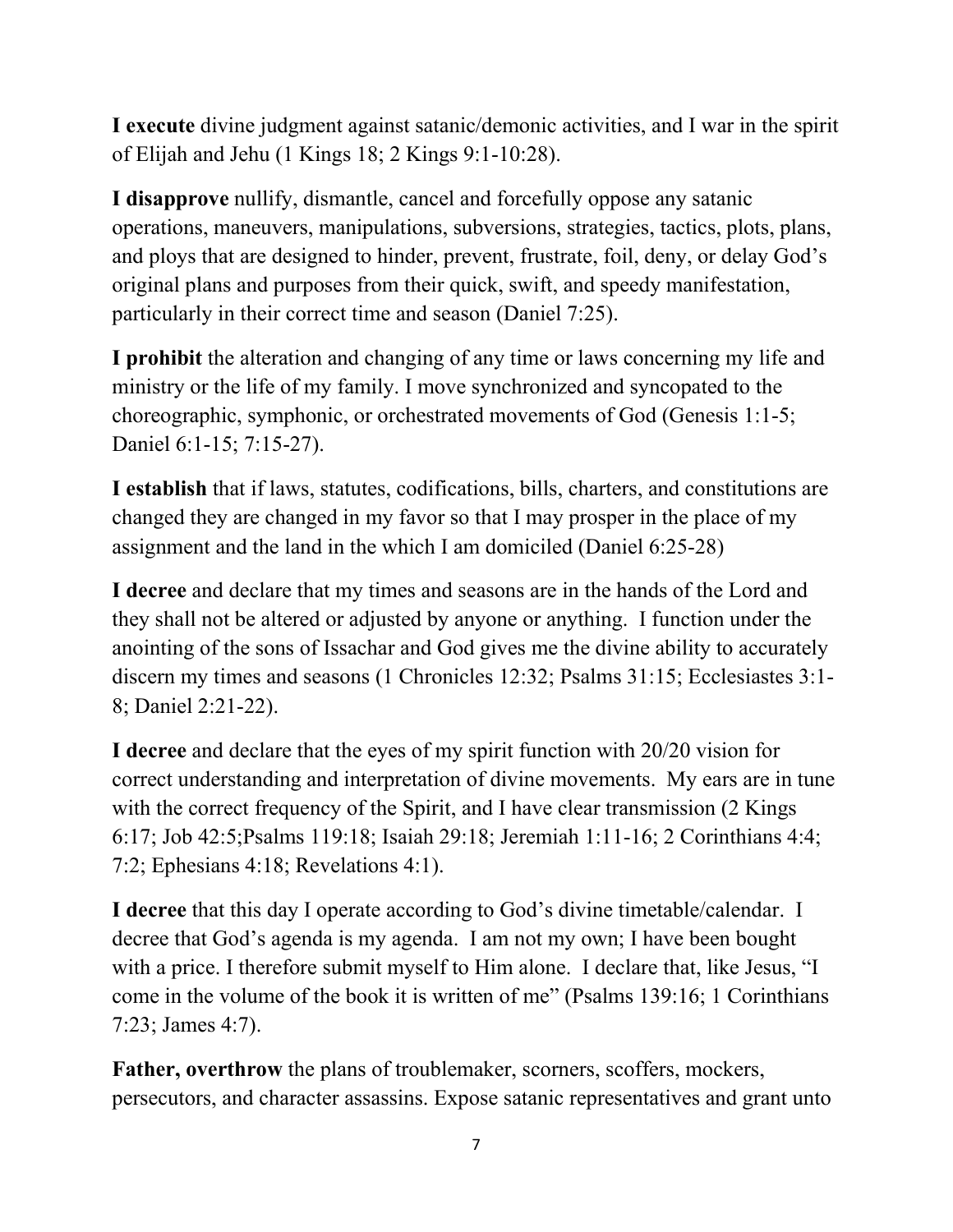me divine strategies and tactics to identify, resist, and overcome plots and plans established for my demise (Esther 9:25; Psalms 5:10; 7:14-16; 34:21; 35:1-8; 52:5; 83:13-17; 141:10; Proverbs 26:27; 28:10; Daniel 3, 6; Matthew 7:15-23, 2 Corinthians 11:14-15):

- Draw out Your spear and stop them in their way.
- Let them be confounded and put to shame.
- Let them fall by their own counsels.
- Let them be turned back and brought to confusion.
- Let them be as chaff driven by the wind.
- Let the angel of the Lord persecute them.
- Let their way be through dark and slippery places, with the angel of the Lord pursuing and afflicting them.
- Let them be put to shame and dishonor who seek and require my life.
- Let them be turned back and confounded who plan my hurt.
- Let destruction come to them suddenly.
- Let them fall to their own destruction.
- Let destruction come upon them unaware.
- Let them stumble and fall into the very destruction they have contrived for me.
- Let them be wounded and destroyed by the very weapons they have devised for me.
- Let them be caught in the same net that they set for me.
- Let them fall in the very pit that they dug for me.
- Let them be hung by the very noose they constructed for me.
- Let them be burned in the very fire they have lit for me.
- Let them be consumed by the very beasts they have prepared for me.
- Strike them down in the very act of their mischief.
- Let their mischief be returned to them twofold.
- Pluck them out of their dwelling place.
- Root them out to of the land of the living.
- Let evil slay them and desolation be their lot.
- Make them like a wheel turning in confusion.
- Make them as the stubble before the wind.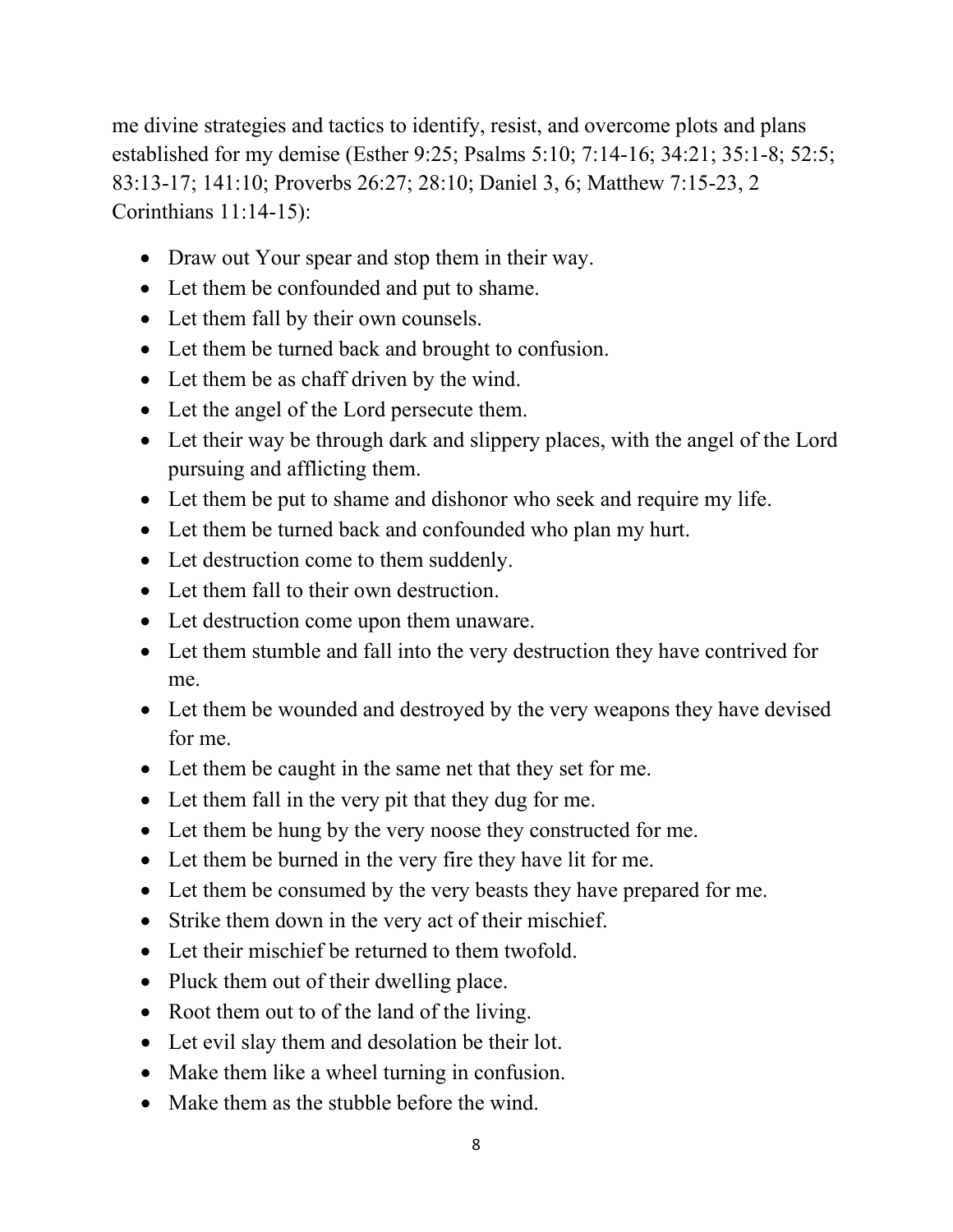- Make them a wood burned by fire.
- Persecute them with Your tempest.
- Cause fear and terror to grip their hearts.
- Let them be confounded and troubled forever.

**I employ** the hosts of heaven to war against the hosts of darkness (1 Samuel 17). Take command over, bring to a halt, and place a moratorium on further demonic movements and satanic activities emanating from:

- The underworld and its six regions (Isaiah 14:9, 15; 38:18; Daniel 7:1-28; Revelation 20:13-14).
- Death (Job 34:22; 1 Corinthians 15:55)
- Hell/Sheol/Hades (Isaiah 14:19)
- The grave (Isaiah 38:10; Ezekiel 31:15)
- The pit (Ezekiel 32:23)
- The abyss, the lower region of the pit (Isaiah 38:17; Psalms 30:3)
- Regions of the sea (Job 41:1-31; Ezekiel  $26:16$ )
- Heavens (Ephesians 2:6; 6:12; Revelations 12:7)
- Terrestrial, subterrestrial, and celestial domains (Isaiah 14:12-14; Jeremiah 1:10; Luke 11:16-26; Roman 8:14:23; Philemon 2:10)

**I superimpose** the prophetic word over all abortive measures, strategies, and tactics of the enemy (1 Timothy 1:18-20)

**I overrule** and overthrow, according to Isaiah 54:17, ill-spoken words, ill wishes, enchantments, divinations, spells, hexes, curses, witchcraft prayers, and every idle word spoken contrary to God's original plans and purposes.

**I reverse** the curse associated with these utterances and decree and declare that they shall not stand, they shall not come to pass, they shall not take root, and their violent verbal dealings are returned to them twofold.

**I declare** that every lying tongue is wrong and the truth prevails. Put a hook in their nostrils, bridle their lips, and hide me from the scourge of their tongues (Job 5:21; Psalm 5:6-10; Isaiah 37:29).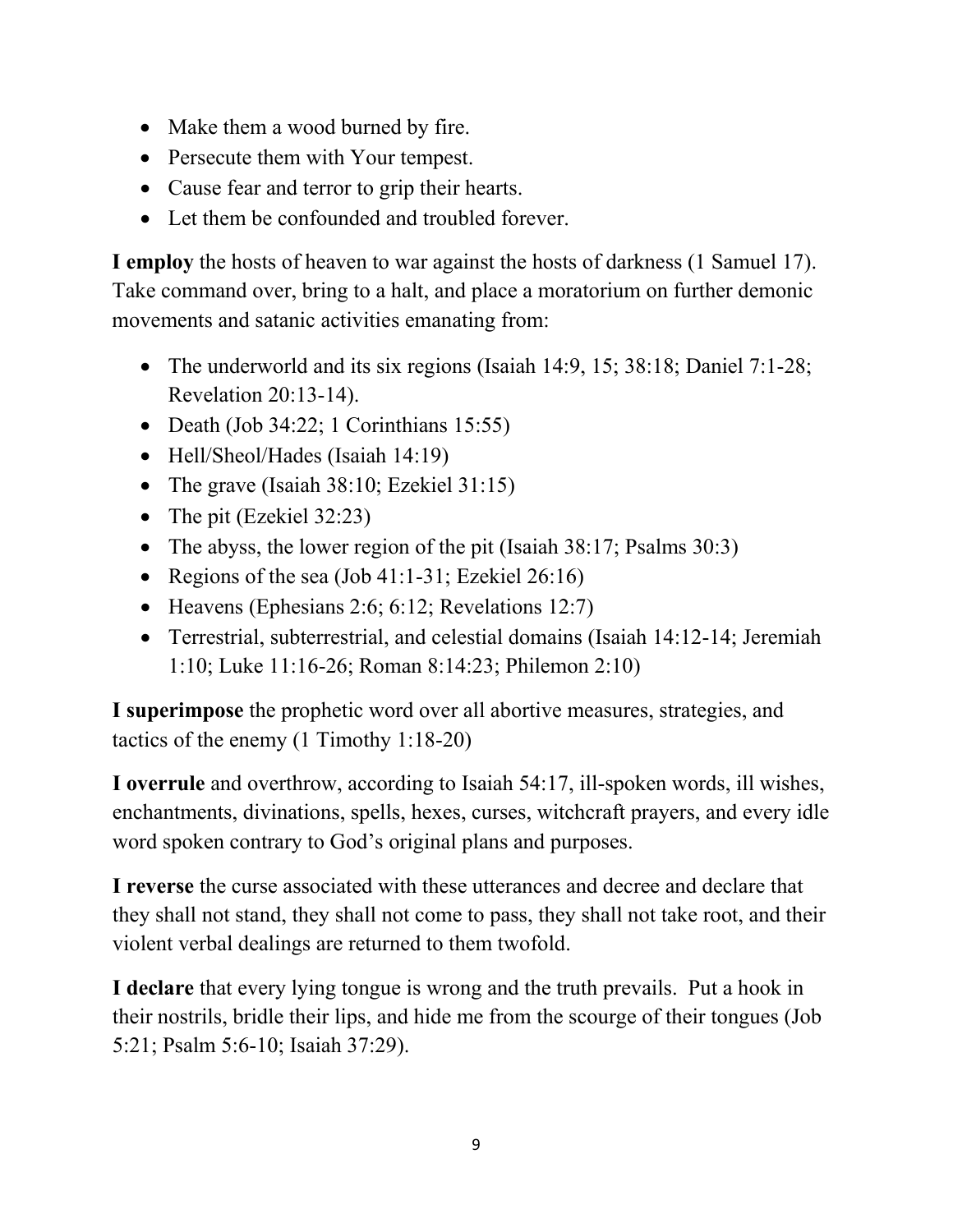**I come** against falsehoods, slander, speculation, accusation, misrepresentation, and character assassination. Father, cause the heavens to bow down with divine judgment; cast forth lightning to scatter them; shoot out Your arrows to destroy them; send Your hand from above and rid me of them. I will lose no ground or territory through their undermining efforts or initiatives (1 Kings 21:1-16; Psalms 144:5-7).

**I prohibit** the accuser of the brethren from operating or influencing the soul or mind of anyone who comes into contact with me (Revelation 12:10).

**I reverse** the effect of any stigmas and declare the divine favor, grace, honor, and well wishes now replace any and all negative feelings, perceptions, and thoughts concerning myself, my family, and the work/ministry that I am called to accomplish.

**I decree** and declare that nobility and greatness are my portion (Genesis 12:1-3; Psalms 5:12).

**Father,** frustrate the signs of witches and warlocks who withstand the anointing as You did with Jannes and Jambres in the days of Moses. Confound the omens of liars, astrologers, psychics, prognosticators, sorcerers, and the like. Make fools of diviners, and make their dark knowledge foolishness (Isaiah 44:25; 2 Timothy 3:8).

**Rebuke** and dismantle satanic alliances, and arrest them by the Spirit. Let every covert and/or clandestine effort and endeavor fail (2 Chronicles 20:35; Nehemiah 4:7-8; Esther 3-9; Job 5:12-14; Psalm 35:4; 55:9; 70:2; 83:17; 129-5).

- Disappoint the devices that they have crafted so that their hands cannot perform their enterprise.
- Take them in their own crafty and devious ways.
- Let them meet with darkness in the daytime and grope in the noonday as in the night.
- Release divine viruses to invade satanic databases, and command that they be consumed and destroyed.
- Let all future diabolical communications and networking fail. Any attempts shall only yield incoherency and misunderstandings.
- Send a spirit of confusion among them.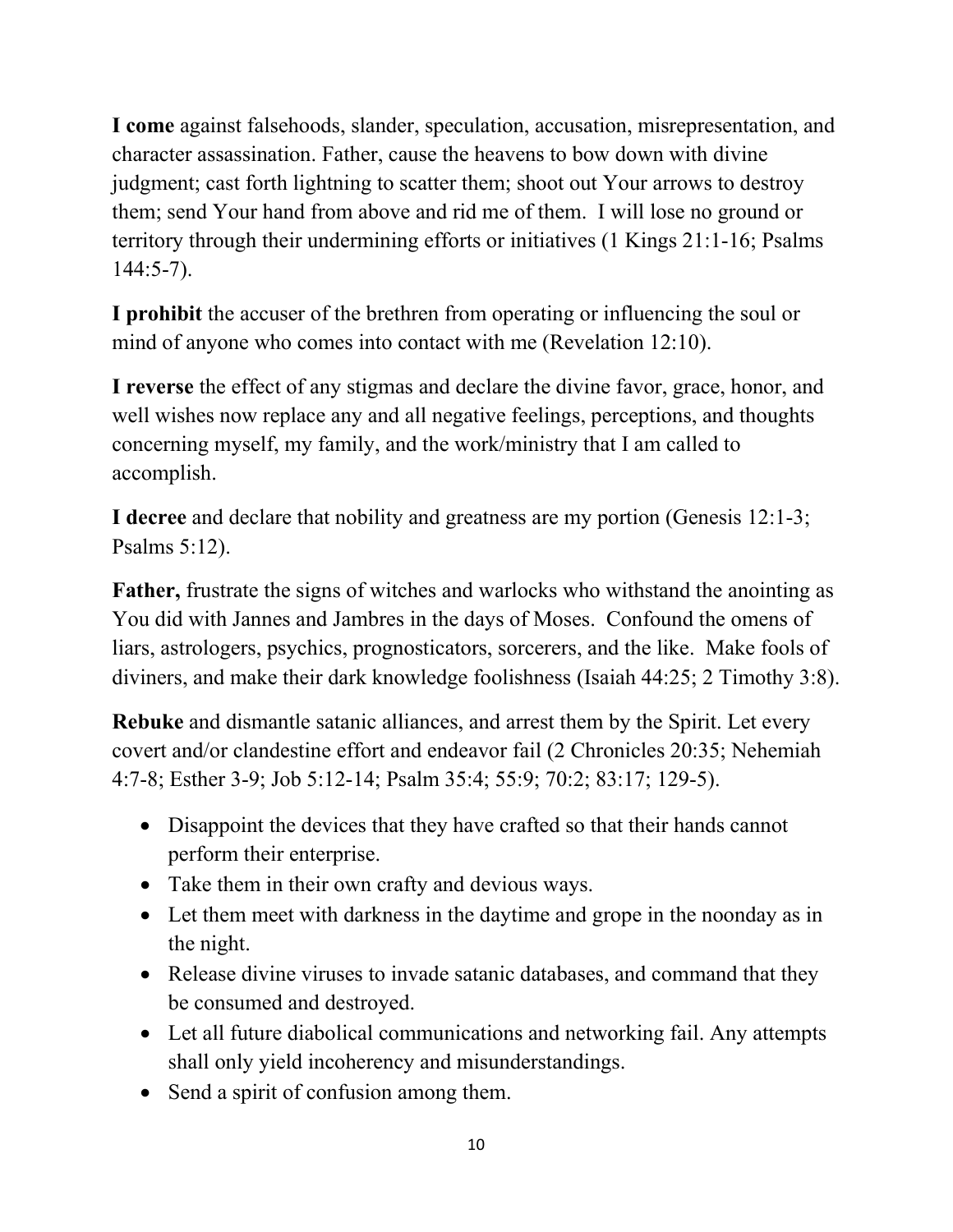- Let their tongues be divided.
- Overrule and overthrow sabotage, subversions and setbacks.
- Let every attack of retaliation fail.

**Confirm** the words of Your servant in their midst, and perform the counsel of Your messengers (Isaiah 44:26)

**Send** divine angelic, prophetic assaults and maneuvers against diabolical intelligence (Joshua 5:13-14; Psalms 103:20-22).

**Arrest** those who operate in the spirit of Jezebel or Belial. Let them not resist the anointing, usurp authority, or gain any ground in the natural or in the realm of the spirit (1 Samuel 10:27; 1 Kings 19:1-5; 21:1-16).

**I prohibit** satanic manifestations and speak the divine "abortive" measures and "miscarriages" occur in satanic wombs and incubators (2 Corinthians 10:5)

Now Father, You have given me a great work to accomplish. I war for the releasing of finances and all resources that belong to me. Everything prepared for me before the foundation of the world, that pertains to my life (ministry, calling) and godliness comes to me now. I shall not/will not be denied. I shall not/will not accept substitutes. I call in resources from the north, south, east, and west. I decree and declare that every resource necessary for me to fulfill God's original plans and purposes comes to me without delay now (2 Peter 1:3).

**I decree** and declare that the wealth of the wicked is no longer laying up for me but is released now. Let those who hold on to my wealth longer than they should be afflicted and tormented without relief until they release what rightfully belongs to me. I command Satan to "cough it up," spit it out, loose it, release it, and let it go (Job 20:15-18; Psalm 66: 12; Ecclesiastes 2:26).

**Jehovah-Jireh,** loose the loins of kings! In the name of Jesus, command that the two leaved gates be opened. Go before me and make the crooked places straight. Break in pieces the gates of brass, and cut asunder the bars of iron. Grant unto me, according to Your riches in glory. Your tender mercies and immeasurable favor, the treasures of darkness, and hidden riches of secret places (Isaiah 45:1-3). I declare that the Cyrus anointing flow unhindered and uncontaminated in my life (Isaiah 60:10-17; Philippians 4:19).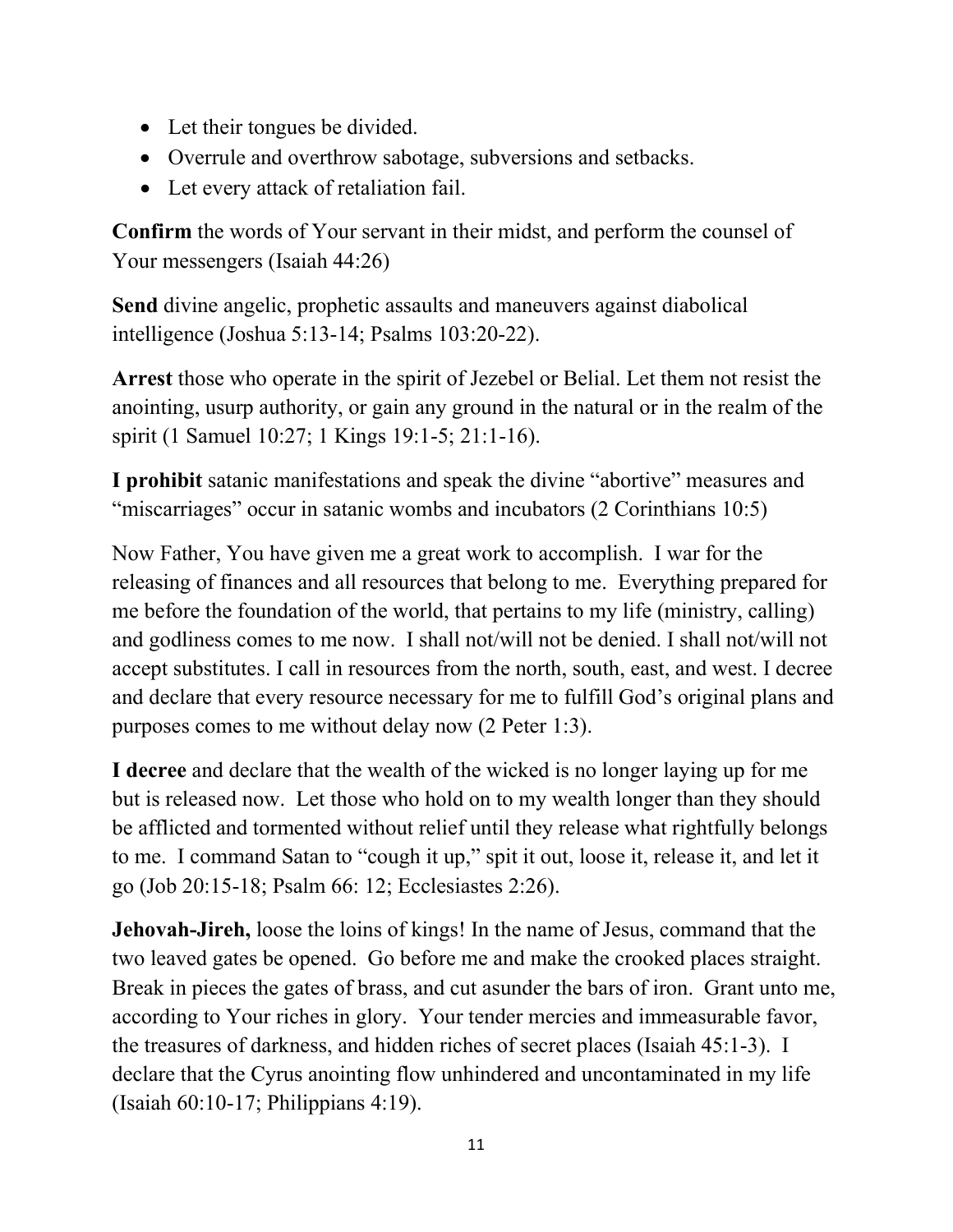Lift up your heads, O ye gates (keepers of the gates), and be lifted up forever, you age-abiding doors (doorkeepers) that the King of glory, the Lord strong and mighty, the Lord of hosts, may come in (Psalms 24:7-10). I announce my awareness that cannot deny Him access. Therefore, I will not and cannot be denied of what rightfully belongs to me!

**I decree** and declare the releasing of the forces of the Gentiles, the gold and silver from my prophetic Tarshish, and my prophetic queen of Sheba to come laden with every precious possession/resource/ endowment fit for the sons and daughters of the King of king.

**I decree** and declare that I shall suck the milk of the Gentiles at the breast of kings (Isaiah 60:16). I shall be enlarged as the abundance of the sea is converted unto me (Isaiah 60:5). The sons of strangers shall build up my walls, and their kings shall minister unto me (Job 27:16-17; Isaiah 60).

**I decree** and declare that my God has brought me into my wealthy place, and I dwell in my prophetic Goshen. I increase in substance and prosper in the land whereto I abide and am sent as an ambassador of God as His official representative, all diplomatic and aristocratic rights, privileges, respect, and honor are extended to me. Grace, truth, goodness, and mercy are my bodyguards.

**I decree** and declare wisdom is my counselor; the Holy Spirit is my consultant; Jesus Christ is my advocate. God, El Elyon, my only judge has declared and I therefore establish that my officers are peace, my exactors righteousness, my walls salvation, and my gates praise (Genesis 47:27; Isaiah 60:17-18)

**I decree** and declare that my set time of favor will not be frustrated (Psalms 102:13).

**I release** upon my life, ministry, the lives of every family member associate, and friend the following anointing for wealth and prosperity so that God and God's name alone is glorified;

- Jabez anointing (1 Chronicles 4:10)
- Abrahamic anointing (Genesis 12:1-3)
- Melchizedek anointing (Genesis 14:18, Hebrew 5:6-10)
- Joseph anointing (Psalms 105:21)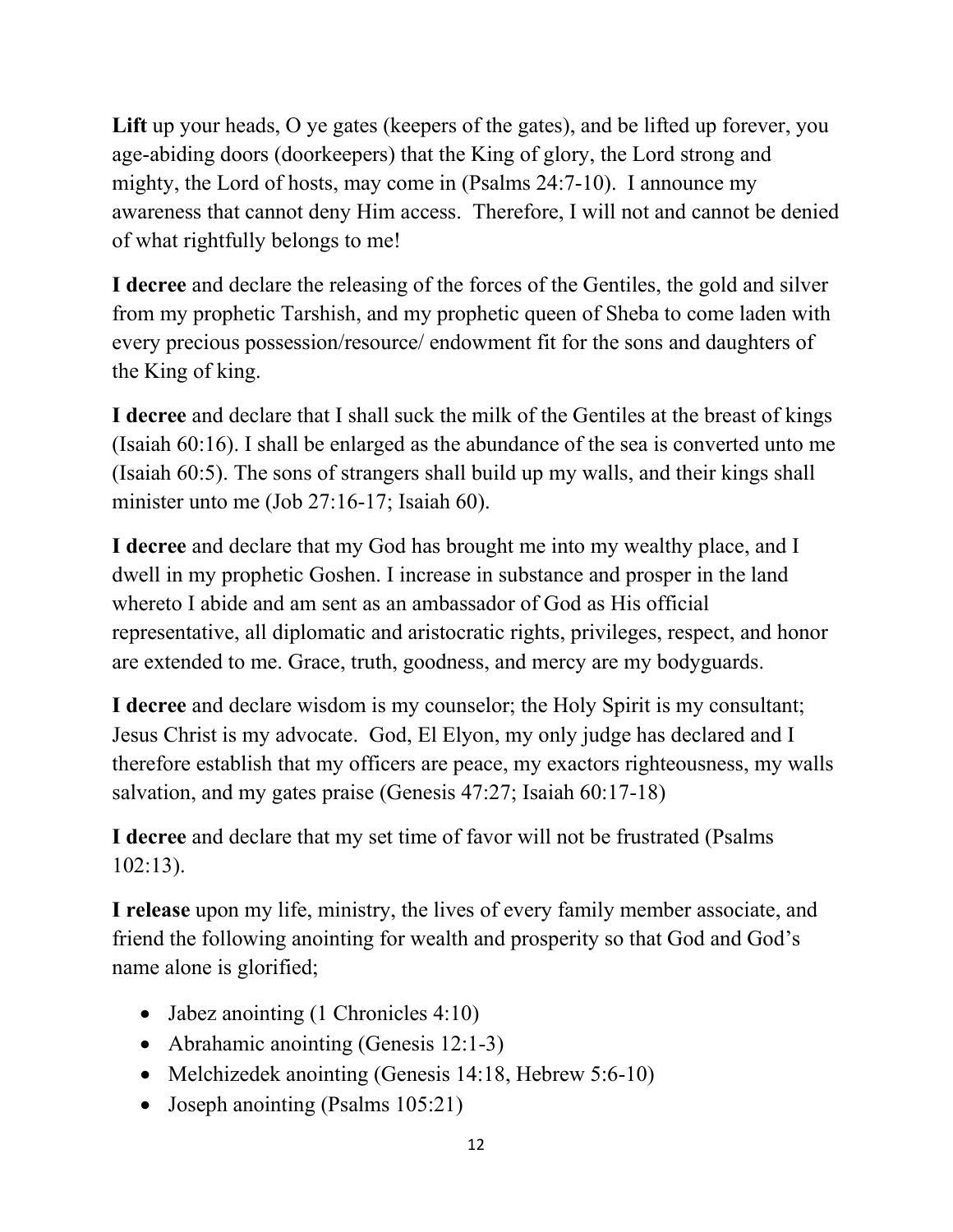- Jacobian anointing (Genesis 28:1:30-43)
- Isaac anointing (Genesis 26:1-14)
- Messiah's anointing (Luke 8:1-3)
- Solomon anointing (1Chronicles 29; 2 Chronicles 9)
- Sevenfold Edenic anointing (Genesis 1:28, 30; 2-15)
- Uzziah anointing (2 Chronicles 26:5-15)
- Joshua anointing (Joshua 6:1-3)

**I am** daily loaded with benefits (Psalm 68:19)

**I come** against the spirit of deprivation. The Lord prospers the work of my hands. By Him and through Him I accomplish great exploits. Again I reiterate, I shall not be denied (Daniel 11:32)!

**I declare** success and progress in Jesus's name (2 Corinthians 2:14).

**I decree** and declare that the kingdom of heaven rules and reigns (Revelations 11:15).

**I send** these words forth as Euroclydon winds in the realm of the spirit to demolish and destroy the enemy's camps. Cause the four winds of the Spirit and of heaven to blow as destroying, conquering winds (Jeremiah 51:1; Acts 27:14).

**I decree** and declare that this prayer and all future prayers take on the characteristics of divine projectiles in the realm of the spirit and that they hit the bull's-eye (Psalms 57:4).

**I decree** that the laws that govern this prayer and all spiritual warfare strategies and tactics are binding by the Word, the blood, and by the Spirit (1 John 5:7-8).

**I decree** that every spirit released from their diabolical assignment now becomes a part of Jesus's footstool (Psalms 110:1).

*I seal this prayer in Jesus's name…amen!*

Source: The Rules of Engagement: The art of strategic prayer and spiritual warfare by Dr. Cindy Trimm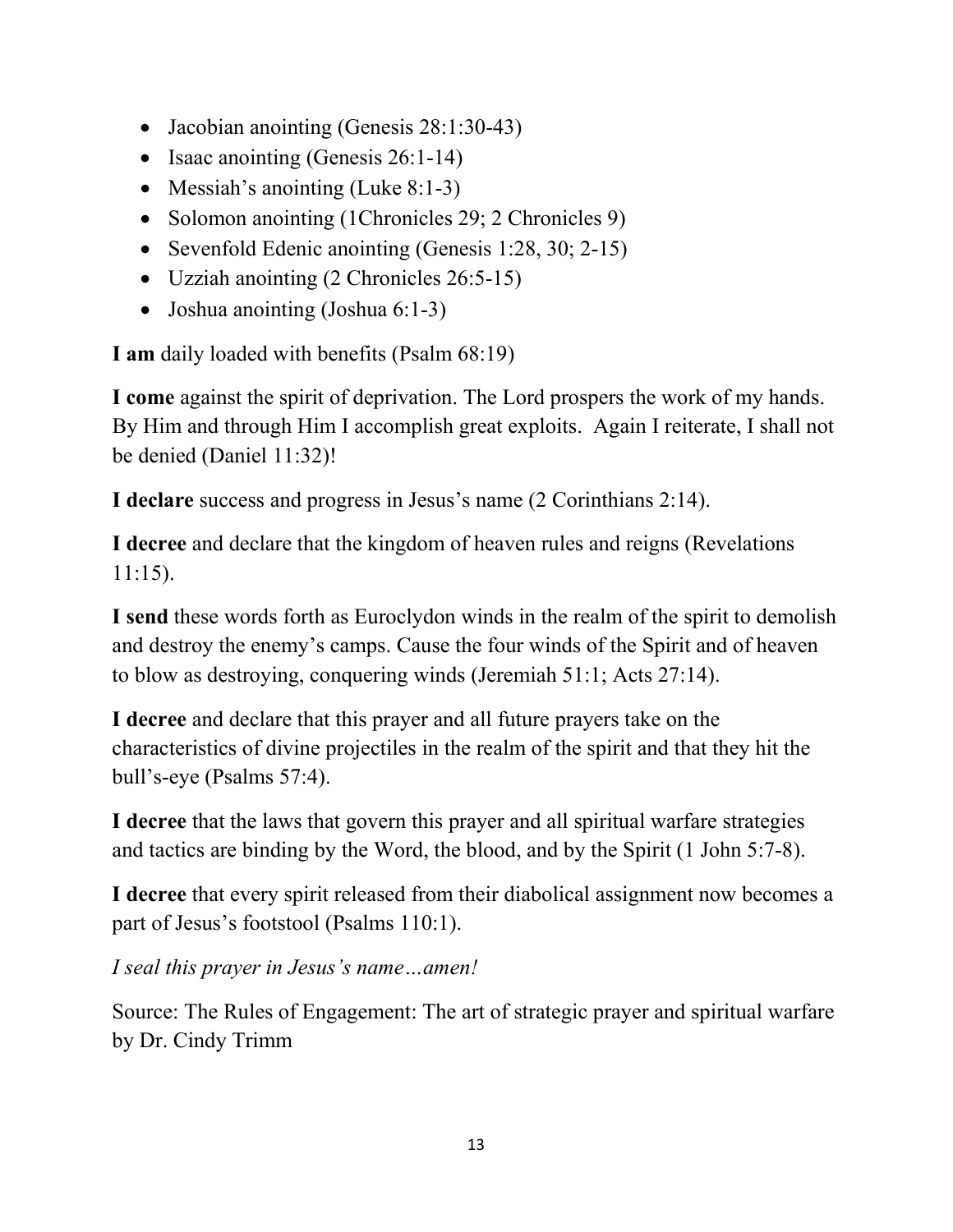**We come against this "pestilence" that walketh in darkness. We declare and decree Psalm 91over ourselves, family, neighbors, friends, pastors, church family, and our nation. We overcome him by the blood of the Lamb, words of our testimony, and love not our lives unto death. In the mighty name of Jesus Christ, we pray. Amen**

#### **Commit to pray every day…**

#### Worship

A. The Spirit of Worship would be intensified throughout the ministry in the lives of the believers. Psalm 29:2; 95:6-7; John 4:24

Rom 12:1-2 APPEAL to you therefore, brethren, and beg of you in view of [all] the mercies of God, to make a decisive dedication of your bodies [presenting all your members and faculties] as a living sacrifice, holy (devoted, consecrated) and well pleasing to God, which is your reasonable (rational, intelligent) service and spiritual worship. 2 Do not be conformed to this world (this age), [fashioned after and adapted to its external, superficial customs], but be transformed (changed) by the [entire] renewal of your mind [by its new ideals and its new attitude], so that you may prove [for yourselves] what is the good and acceptable and perfect will of God, even the thing which is good and acceptable and perfect [in His sight for you]. AMP

#### Ministry

- A. The manifestation of the gifts of the Holy Spirit, all based in love. 1 Corinthians 12; 13; 14
- B. Pastors, Leaders, Members, and all ministry functions: Ephesians 1:18-23; Colossians 1:9-13; 1 Thessalonians 5: 23.25; 2 Thessalonians 1:11; Philippians 1:8-11
- C. Pray for family, neighbors, and friends, acquaintances that Jesus would be revealed in their lives, hearts, and minds for His glory.